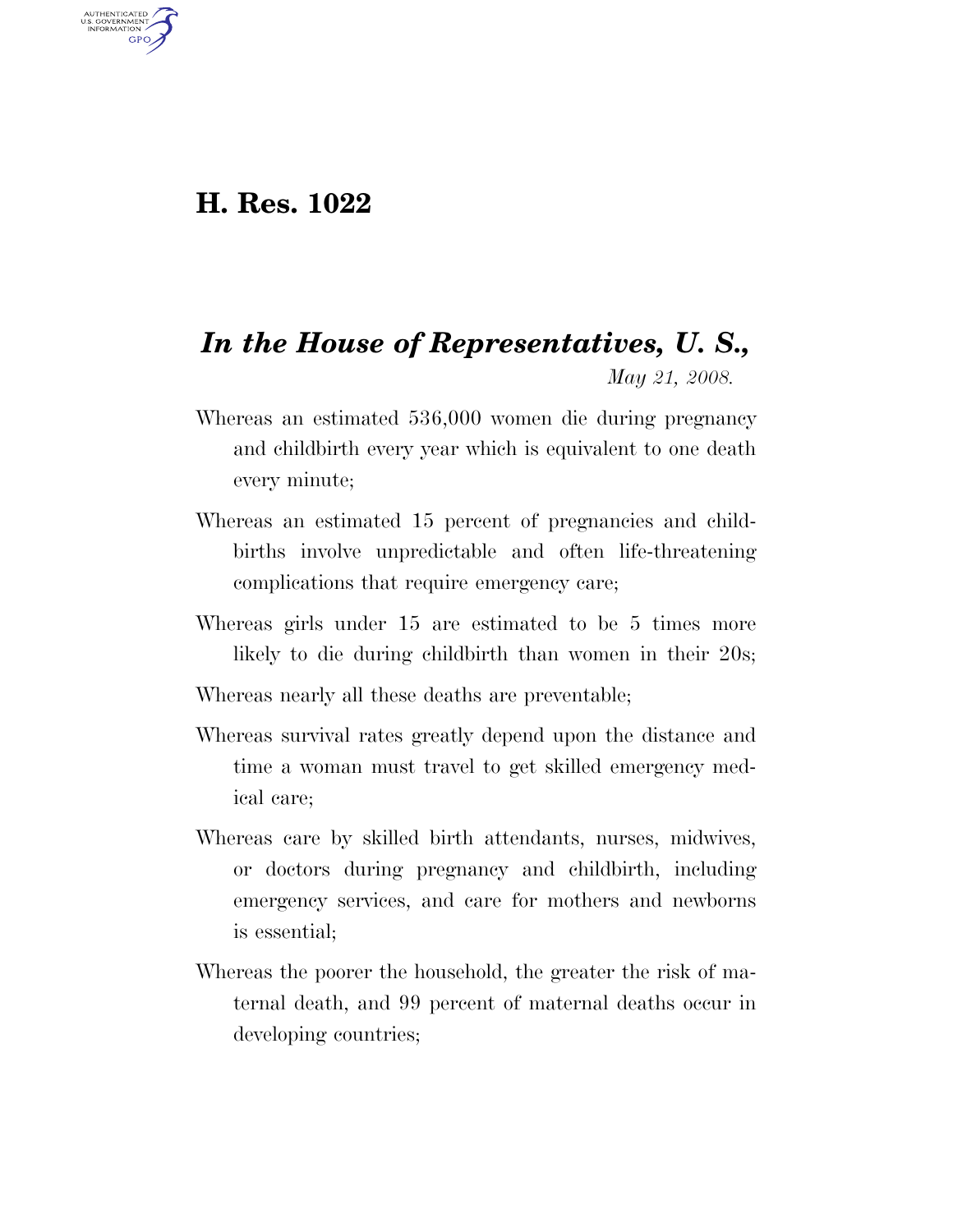- Whereas newborns whose mothers die of any cause are 3 to 10 times more likely to die within 2 years than those whose mothers survive;
- Whereas more than 1,000,000 children are left motherless and vulnerable every year;
- Whereas young girls are often pulled from school and required to fill their lost mother's roles;
- Whereas a mother's death lowers family income and productivity which affects the entire community;
- Whereas in countries with similar levels of economic development, maternal mortality is highest where women's status is lowest;
- Whereas the United States ranks 41st among 171 countries in the latest UN list ranking maternal mortality;
- Whereas the overall United States maternal mortality ratio is now 11 deaths per 100,000 live births, one of the highest rates among industrialized nations;
- Whereas United States maternal deaths have remained roughly stable since 1982 and have not declined significantly since then;
- Whereas the Centers for Disease Control estimates that the true level of United States maternal deaths may be 1.3 to 3 times higher than the reported rate; and
- Whereas ethnic and racial disparities in maternal mortality rates persist and in the United States maternal mortality among black women is almost four times the rate among non-Hispanic white women: Now, therefore, be it

*Resolved,* That the House of Representatives—